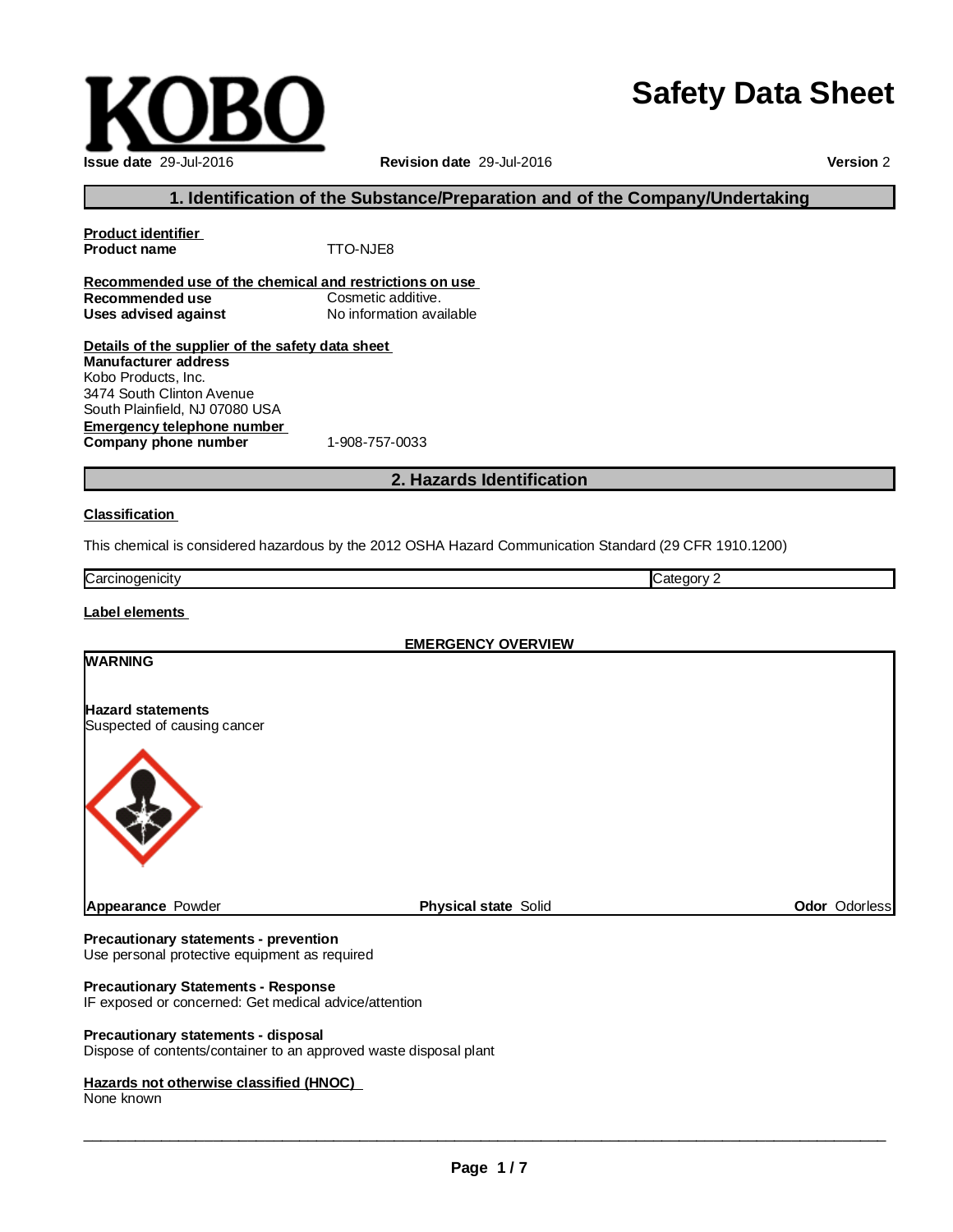### **Other Information**

No information available

# **3. Composition/information on Ingredients**

\_\_\_\_\_\_\_\_\_\_\_\_\_\_\_\_\_\_\_\_\_\_\_\_\_\_\_\_\_\_\_\_\_\_\_\_\_\_\_\_\_\_\_\_\_\_\_\_\_\_\_\_\_\_\_\_\_\_\_\_\_\_\_\_\_\_\_\_\_\_\_\_\_\_\_\_\_\_\_\_\_\_\_\_\_\_\_\_\_\_\_\_\_

| <b>Chemical Name</b> | <b>CAS No</b> | Weight-%    |
|----------------------|---------------|-------------|
| Titanium dioxide     | 13463-67-7    | 73.5-80.0   |
| Alumina              | 1344-28-1     | 11.0-16.8   |
| Joioba Esters        | 61789-91-1    | $7.5 - 8.5$ |

| 4. First aid measures                                                      |                                                                                                                                    |  |  |
|----------------------------------------------------------------------------|------------------------------------------------------------------------------------------------------------------------------------|--|--|
| <b>First aid measures</b>                                                  |                                                                                                                                    |  |  |
| <b>General advice</b>                                                      | If symptoms persist, call a physician.                                                                                             |  |  |
| Eye contact                                                                | Rinse immediately with plenty of water, also under the eyelids, for at least 15 minutes. If<br>symptoms persist, call a physician. |  |  |
| <b>Skin contact</b>                                                        | Wash off immediately with soap and plenty of water while removing all contaminated<br>clothes and shoes.                           |  |  |
| <b>Inhalation</b>                                                          | Remove to fresh air. If breathing is irregular or stopped, administer artificial respiration.                                      |  |  |
| Ingestion                                                                  | If swallowed, do not induce vomiting: seek medical advice immediately and show this<br>container or label.                         |  |  |
| Self-protection of the first aider                                         | Use personal protective equipment as required.                                                                                     |  |  |
| Most important symptoms and effects, both acute and delayed                |                                                                                                                                    |  |  |
| <b>Symptoms</b>                                                            | No known effects under normal use conditions.                                                                                      |  |  |
| Indication of any immediate medical attention and special treatment needed |                                                                                                                                    |  |  |
| Note to physicians                                                         | Effects of exposure (inhalation, ingestion or skin contact) to substance may be delayed.                                           |  |  |

# **5. Fire-fighting measures**

### **Suitable extinguishing media**

Use extinguishing measures that are appropriate to local circumstances and the surrounding environment.

### **Unsuitable extinguishing media** No information available.

#### **Specific hazards arising from the chemical** None in particular.

**Explosion data Sensitivity to mechanical impact** None. **Sensitivity to static discharge** None.

# **Protective equipment and precautions for firefighters**

Use personal protective equipment as required.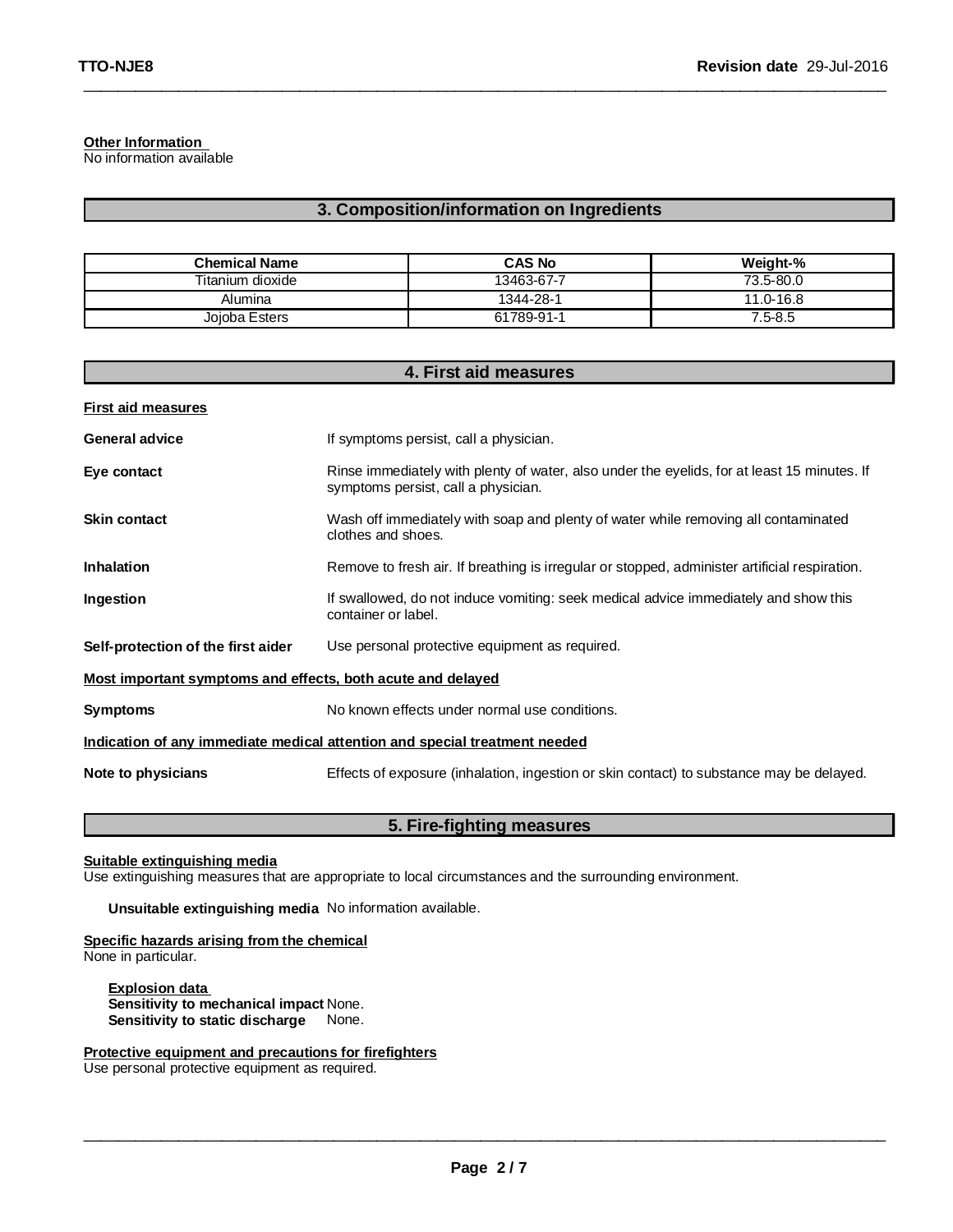# **6. Accidental release measures Personal precautions, protective equipment and emergency procedures Personal precautions** Use personal protective equipment as required. Avoid contact with eyes. Wash thoroughly after handling. For emergency responders Use personal protective equipment as required. **Environmental precautions** Collect spillage. Do not allow into any sewer, on the ground or into any body of water.

\_\_\_\_\_\_\_\_\_\_\_\_\_\_\_\_\_\_\_\_\_\_\_\_\_\_\_\_\_\_\_\_\_\_\_\_\_\_\_\_\_\_\_\_\_\_\_\_\_\_\_\_\_\_\_\_\_\_\_\_\_\_\_\_\_\_\_\_\_\_\_\_\_\_\_\_\_\_\_\_\_\_\_\_\_\_\_\_\_\_\_\_\_

**Methods and material for containment and cleaning up**

| <b>Methods for containment</b>  | Prevent further leakage or spillage if safe to do so.                                |
|---------------------------------|--------------------------------------------------------------------------------------|
| Methods for cleaning up         | Avoid creating dust. Sweep up and shovel into suitable containers for disposal.      |
| Prevention of secondary hazards | Clean contaminated objects and areas thoroughly observing environmental regulations. |

| 7. Handling and Storage                                      |                                                                                                                      |  |
|--------------------------------------------------------------|----------------------------------------------------------------------------------------------------------------------|--|
| <b>Precautions for safe handling</b>                         |                                                                                                                      |  |
| Advice on safe handling                                      | Use personal protective equipment as required. Use only in well-ventilated areas. Wash<br>thoroughly after handling. |  |
| Conditions for safe storage, including any incompatibilities |                                                                                                                      |  |
| Storage conditions                                           | Keep container tightly closed in a dry and well-ventilated place. Store at ambient conditions.                       |  |
| Incompatible materials                                       | Strong oxidizing agents. Strong acids.                                                                               |  |

# **8. Exposure Controls/Personal Protection**

# **Control parameters**

### **Exposure guidelines**

| Chemical Name                  | <b>ACGIHTLV</b>                    | <b>OSHA PEL</b>                                                                            | <b>NIOSH IDLH</b>           |
|--------------------------------|------------------------------------|--------------------------------------------------------------------------------------------|-----------------------------|
| Titanium dioxide<br>13463-67-7 | TWA: $10 \text{ mg/m}^3$           | TWA: $15 \text{ mg/m}^3$ total dust<br>(vacated) TWA: $10 \,\mathrm{mg/m^3}$ total<br>dust | IDLH: $5000 \text{ mg/m}^3$ |
| Alumina<br>1344-28-1           | TWA: 1 $mg/m3$ respirable fraction | $\overline{a}$                                                                             |                             |

### **Appropriate engineering controls**

**Engineering controls Ensure adequate ventilation, especially in confined areas.** 

**Individual protection measures, such as personal protective equipment**

| Eye/face protection                   | Wear safety glasses with side shields (or goggles).                                                                |
|---------------------------------------|--------------------------------------------------------------------------------------------------------------------|
| Skin and body protection              | Wear protective gloves and protective clothing.                                                                    |
| <b>Respiratory protection</b>         | In case of insufficient ventilation, wear suitable respiratory equipment.                                          |
| <b>General hygiene considerations</b> | Handle in accordance with good industrial hygiene and safety practice. Wash contaminated<br>clothing before reuse. |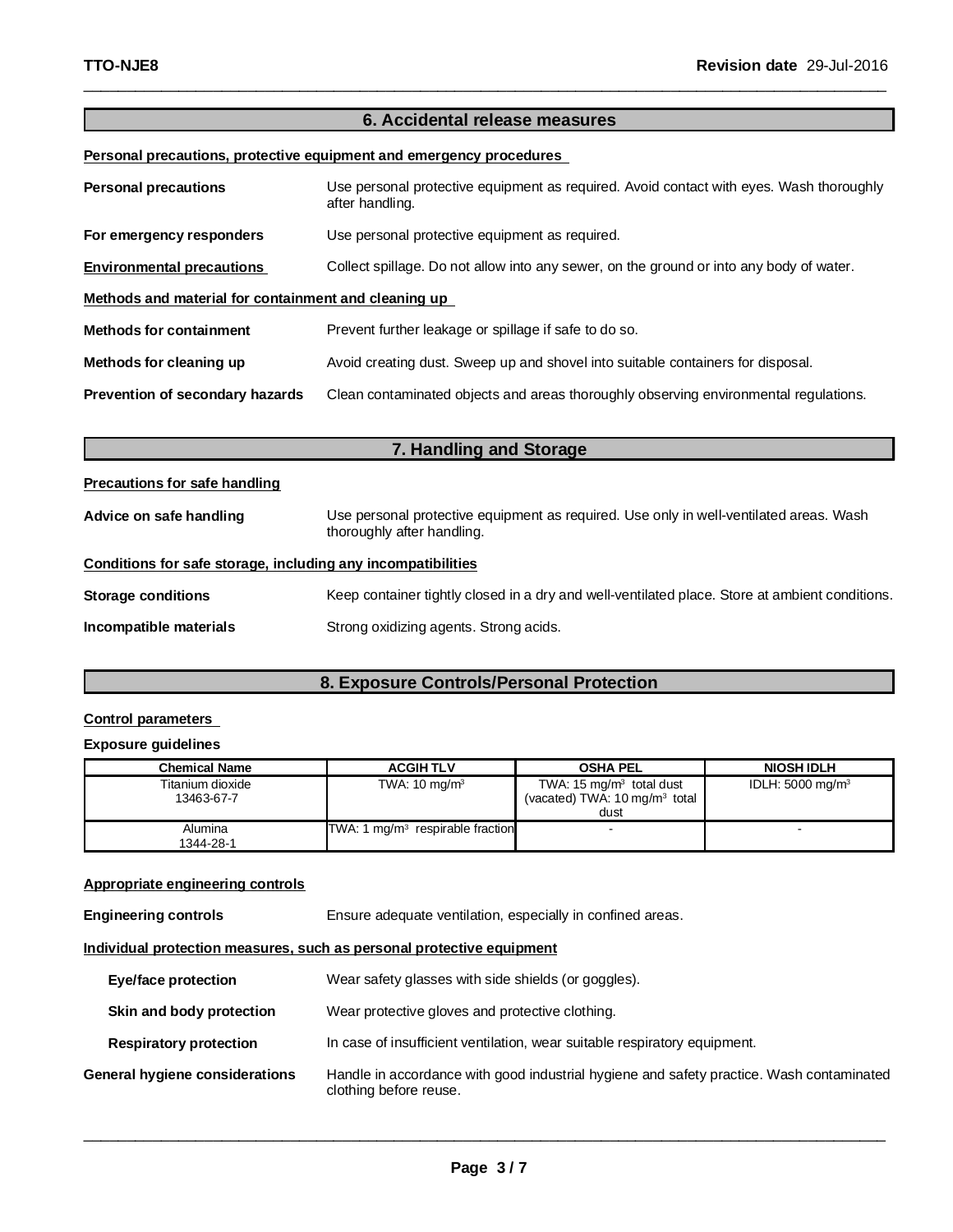# **9. Physical and Chemical Properties**

\_\_\_\_\_\_\_\_\_\_\_\_\_\_\_\_\_\_\_\_\_\_\_\_\_\_\_\_\_\_\_\_\_\_\_\_\_\_\_\_\_\_\_\_\_\_\_\_\_\_\_\_\_\_\_\_\_\_\_\_\_\_\_\_\_\_\_\_\_\_\_\_\_\_\_\_\_\_\_\_\_\_\_\_\_\_\_\_\_\_\_\_\_

# **Information on basic physical and chemical properties**

| <b>Physical state</b><br>Appearance<br>Color                                                                                                                                                                                                                                                                                                                                                                                                                                                                                                                                                                                                  | Solid<br>Powder<br>White                                                                                                                 | Odor<br><b>Odor threshold</b>                                                                                                                                                                                                                                                                                                                                                                                                                                                                                                                                 | Odorless<br>No information available |
|-----------------------------------------------------------------------------------------------------------------------------------------------------------------------------------------------------------------------------------------------------------------------------------------------------------------------------------------------------------------------------------------------------------------------------------------------------------------------------------------------------------------------------------------------------------------------------------------------------------------------------------------------|------------------------------------------------------------------------------------------------------------------------------------------|---------------------------------------------------------------------------------------------------------------------------------------------------------------------------------------------------------------------------------------------------------------------------------------------------------------------------------------------------------------------------------------------------------------------------------------------------------------------------------------------------------------------------------------------------------------|--------------------------------------|
| <b>Property</b><br>рH<br><b>Melting point/freezing point</b><br>Boiling point / boiling range<br><b>Flash point</b><br><b>Evaporation rate</b><br>Flammability (solid, gas)<br><b>Flammability limit in air</b><br><b>Upper flammability limit</b><br>Lower flammability limit<br>Vapor pressure<br><b>Vapor density</b><br><b>Specific gravity</b><br><b>Water solubility</b><br>Solubility in other solvents<br><b>Partition coefficient</b><br><b>Autoignition temperature</b><br><b>Decomposition temperature</b><br><b>Kinematic viscosity</b><br><b>Dynamic viscosity</b><br><b>Explosive properties</b><br><b>Oxidizing properties</b> | <b>Values</b><br>Insoluble in water                                                                                                      | Remarks •<br>No information available<br>No information available<br>No information available<br>No information available<br>No information available<br>No information available<br>No information available<br>No information available<br>No information available<br>No information available<br>No information available<br>No information available<br>No information available<br>No information available<br>No information available<br>No information available<br>No information available<br>No information available<br>No information available |                                      |
| <b>Other Information</b><br>Softening point<br><b>Molecular weight</b><br>VOC content (%)<br>Density<br><b>Bulk density</b>                                                                                                                                                                                                                                                                                                                                                                                                                                                                                                                   | No information available<br>No information available<br>No information available<br>No information available<br>No information available |                                                                                                                                                                                                                                                                                                                                                                                                                                                                                                                                                               |                                      |

# **10. Stability and Reactivity**

### **Reactivity** No data available

**Chemical stability** Stable under normal conditions.

# **Possibility of hazardous reactions**

None under normal processing.

**Hazardous polymerization** Hazardous polymerization does not occur.

**Conditions to avoid** None known.

**Incompatible materials** Strong oxidizing agents. Strong acids.

**Hazardous decomposition products** None under normal use conditions.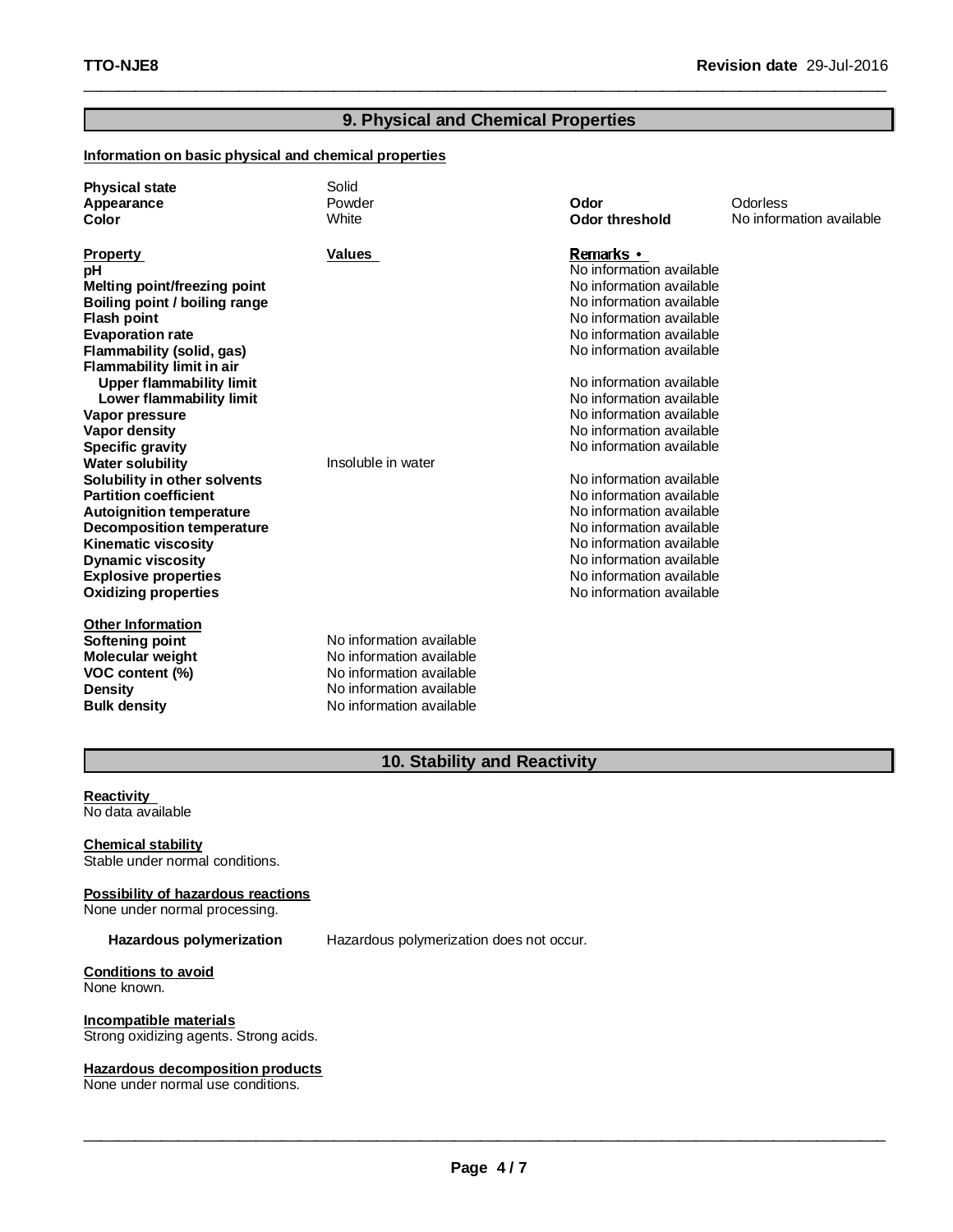# **11. Toxicological Information**

\_\_\_\_\_\_\_\_\_\_\_\_\_\_\_\_\_\_\_\_\_\_\_\_\_\_\_\_\_\_\_\_\_\_\_\_\_\_\_\_\_\_\_\_\_\_\_\_\_\_\_\_\_\_\_\_\_\_\_\_\_\_\_\_\_\_\_\_\_\_\_\_\_\_\_\_\_\_\_\_\_\_\_\_\_\_\_\_\_\_\_\_\_

### **Information on likely routes of exposure**

### **Product information**

| <b>Inhalation</b>   | No data available. |
|---------------------|--------------------|
| Eye contact         | No data available. |
| <b>Skin contact</b> | No data available. |
| Ingestion           | No data available. |

### **Component information**

| <b>Chemical Name</b>           | Oral LD50          | <b>Dermal LD50</b> | <b>Inhalation LC50</b> |
|--------------------------------|--------------------|--------------------|------------------------|
| Titanium dioxide<br>13463-67-7 | Rat<br>10000 mg/kg |                    |                        |

### **Information on toxicological effects**

**Symptoms** No information available.

**Delayed and immediate effects as well as chronic effects from short and long-term exposure**

| <b>Skin corrosion/irritation</b><br>Serious eye damage/eye irritation | No information available.<br>No information available.                                                                                                                   |
|-----------------------------------------------------------------------|--------------------------------------------------------------------------------------------------------------------------------------------------------------------------|
| <b>Irritation</b>                                                     | No information available.                                                                                                                                                |
| Corrosivity                                                           | No information available.                                                                                                                                                |
| <b>Sensitization</b>                                                  | No information available.                                                                                                                                                |
| Germ cell mutagenicity                                                | No information available.                                                                                                                                                |
| Carcinogenicity                                                       | This product contains one or more substances which are classified by IARC as<br>carcinogenic to humans (Group I), probably carcinogenic to humans (Group 2A) or possibly |

carcinogenic to humans (Group 2B).

| <b>Chemical Name</b>           | <b>ACGIH</b> | <b>IARC</b> | <b>NTP</b><br>. | OSHA |
|--------------------------------|--------------|-------------|-----------------|------|
| Titanium dioxide<br>13463-67-7 |              | Group 2B    |                 |      |

IARC (International Agency for Research on Cancer)

*Group 2B - Possibly Carcinogenic to Humans*

*X - Present*

**Reproductive toxicity <br><b>STOT** - single exposure<br>No information available. **STOT - single exposure** No information available.<br> **STOT - repeated exposure** No information available. **STOT - repeated exposure<br>Aspiration hazard No information available.** 

# **12. Ecological Information**

# **Ecotoxicity**

None known

### **Persistence and degradability**

No information available.

### **Bioaccumulation**

No information available.

**Other adverse effects** No information available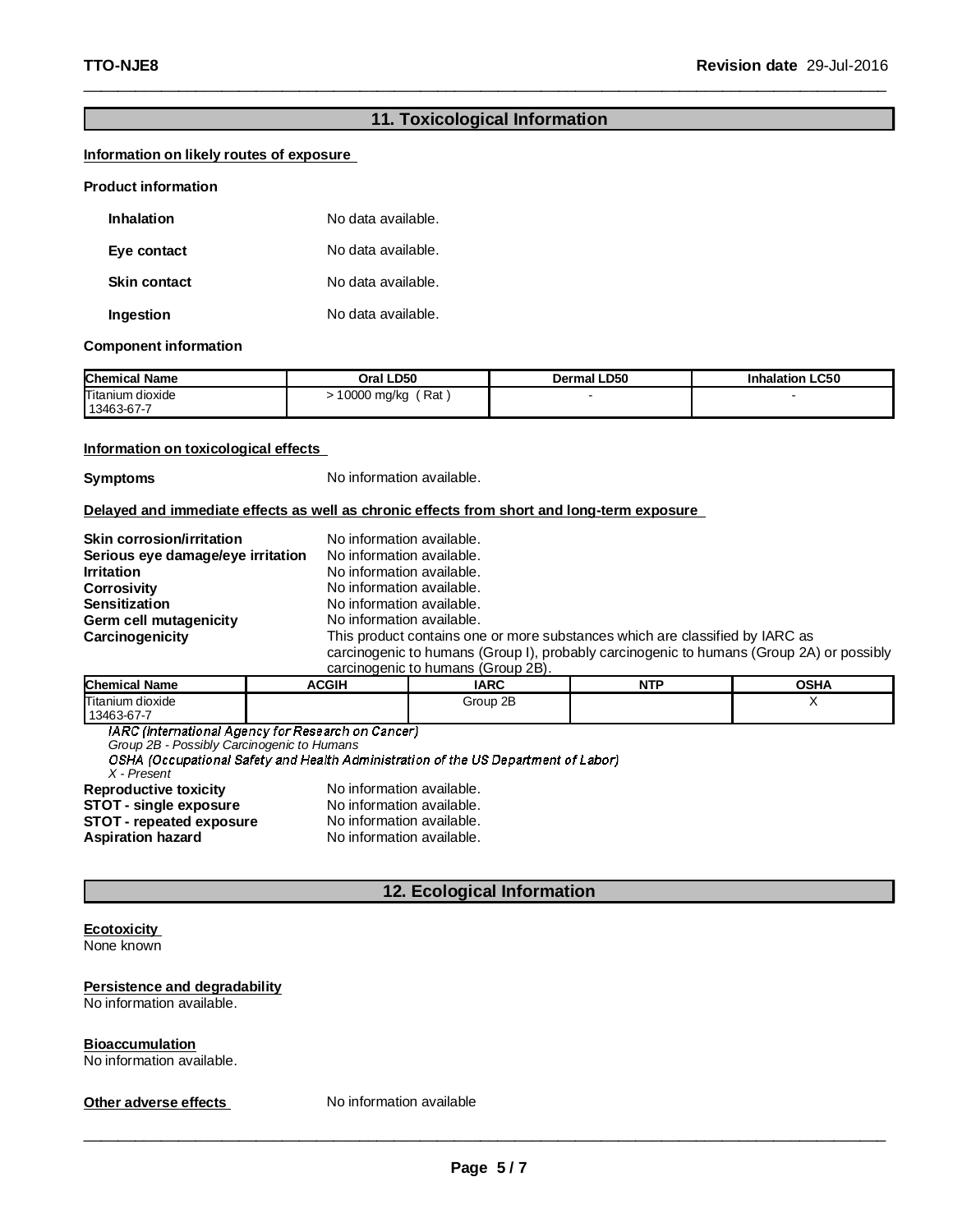# **13. Disposal Considerations**

\_\_\_\_\_\_\_\_\_\_\_\_\_\_\_\_\_\_\_\_\_\_\_\_\_\_\_\_\_\_\_\_\_\_\_\_\_\_\_\_\_\_\_\_\_\_\_\_\_\_\_\_\_\_\_\_\_\_\_\_\_\_\_\_\_\_\_\_\_\_\_\_\_\_\_\_\_\_\_\_\_\_\_\_\_\_\_\_\_\_\_\_\_

### **Waste treatment methods**

**Disposal of wastes** Disposal should be in accordance with applicable regional, national and local laws and regulations. **Contaminated packaging** Disposal should be in accordance with applicable regional, national and local laws and

# **14. Transport Information**

regulations.

| <b>DOT</b>  | Not regulated |
|-------------|---------------|
| ICAO (air)  | Not regulated |
| IATA        | Not regulated |
| <b>IMDG</b> | Not regulated |
| <b>RID</b>  | Not regulated |
| ADR         | Not regulated |

# **15. Regulatory information**

| <b>International inventories</b> |                |
|----------------------------------|----------------|
| <b>TSCA</b>                      | Complies       |
| <b>DSL/NDSL</b>                  | Complies       |
| <b>EINECS/ELINCS</b>             | Complies       |
| <b>ENCS</b>                      | Complies       |
| <b>IECSC</b>                     | Complies       |
| <b>KECL</b>                      | Not Determined |
| <b>PICCS</b>                     | Complies       |
| <b>AICS</b>                      | Complies       |

**Legend:**

**TSCA** - United States Toxic Substances Control Act Section 8(b) Inventory **DSL/NDSL** - Canadian Domestic Substances List/Non-Domestic Substances List **EINECS/ELINCS** - European Inventory of Existing Chemical Substances/European List of Notified Chemical Substances **ENCS** - Japan Existing and New Chemical Substances **IECSC** - China Inventory of Existing Chemical Substances **KECL** - Korean Existing and Evaluated Chemical Substances **PICCS** - Philippines Inventory of Chemicals and Chemical Substances

**AICS** - Australian Inventory of Chemical Substances

### **US Federal Regulations**

### **SARA 313**

Section 313 of Title III of the Superfund Amendments and Reauthorization Act of 1986 (SARA). This product does not contain any chemicals which are subject to the reporting requirements of the Act and Title 40 of the Code of Federal Regulations, Part 372

| <b>Acute Health Hazard</b>                                  | N٥       |
|-------------------------------------------------------------|----------|
| <b>Chronic Health Hazard</b>                                | N٥       |
| Fire Hazard                                                 | N٥       |
| Sudden release of pressure hazard<br><b>Reactive Hazard</b> | N٥<br>N٥ |